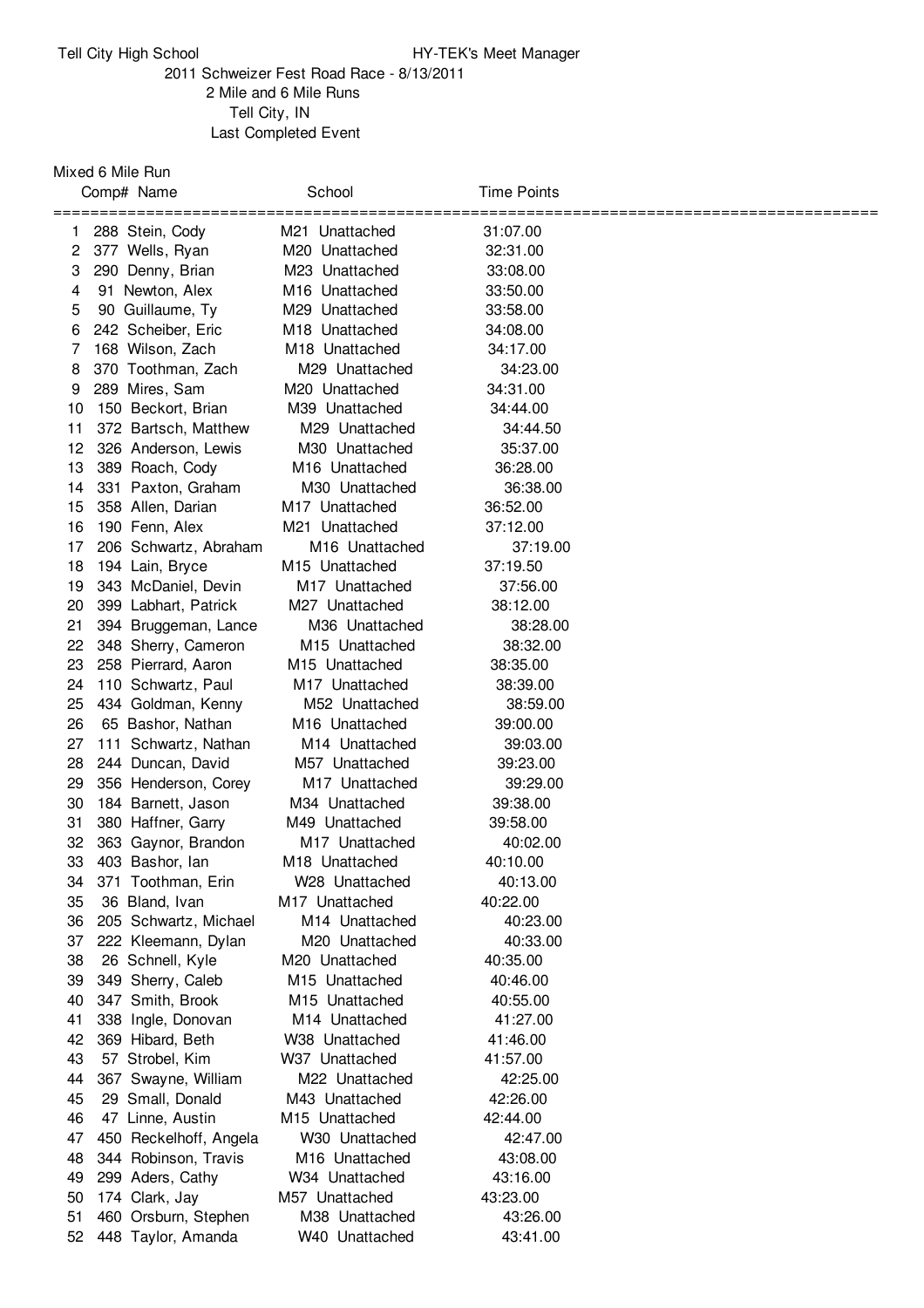284 Wicke, Abby W15 Unattached 43:52.00 30 Knieriem, Donald M60 Unattached 44:01.00 350 Zielgelgruber, Zach M14 Unattached 44:39.00 335 Goffinet, Sarah W17 Unattached 44:40.00 387 Sitzman, Derek M26 Unattached 44:58.00 340 Durnil, Seth M39 Unattached 45:08.00 246 Peter, Cathryn W17 Unattached 45:14.00 429 Jackson, Russell M39 Unattached 45:18.00 43 Owens, Anita W31 Unattached 45:28.00 386 Perkins, Terry M54 Unattached 45:44.00 447 Sandage, Hunter M16 Unattached 45:46.00 227 Young, Sydney W14 Unattached 45:46.50 312 Hauenstein, David M57 Unattached 46:07.00 365 Zachary, Chris M22 Unattached 46:28.00 342 Goffinet, Hanna W16 Unattached 46:40.00 294 Krueger, Stefanie W24 Unattached 46:40.50 252 Gutwein, Sally W45 Unattached 46:55.00 315 Galloway, Jeremy M35 Unattached 47:05.00 364 Crandall, Jason M40 Unattached 47:10.00 95 Lane, Doug M36 Unattached 47:19.00 186 Gazcon, Beatriz W38 Unattached 47:24.00 96 Weiss, Jeff M20 Unattached 47:28.00 402 Kessner, Brennan M42 Unattached 47:36.00 144 Schwartz, Susan W17 Unattached 47:49.00 357 Foster, Jessica W17 Unattached 48:40.00 124 Pfieffer, John M43 Unattached 48:47.00 298 Kazuya, Hakamata M35 Unattached 49:32.00 413 Qualkenbush, David M39 Unattached 49:36.00 270 Theis, Jessica W14 Unattached 49:45.00 55 Day, Lisa W36 Unattached 49:47.00 140 Kaiser, Tricia W41 Unattached 49:48.00 145 Schwartz, Rosa W16 Unattached 49:53.00 85 166 Gengelbach, Lindsay W17 Unattached 49:53.50 461 Fletcher, Robert M32 Unattached 49:59.00 187 Lautner, Janet W54 Unattached 50:00.00 88 151 Sweat, Kyle M29 Unattached 50:13.00 89 7 DuPre, Steve M58 Unattached 50:22.00 228 Lacy, Dan M45 Unattached 50:33.00 91 5 Elaman, Michael M64 Unattached 50:46.00 9 Weiss, Tyler M25 Unattached 51:11.00 404 DuPont, Bruce M45 Unattached 51:14.00 229 Lain, Theresa W27 Unattached 51:19.00 173 Gordon, Rachel W35 Unattached 51:26.00 117 Dauby, Neil M47 Unattached 51:48.00 44 Oberhausen, Ross M29 Unattached 52:06.00 303 Hedgepeth, Charles M25 Unattached 52:07.00 211 Peter, Darrell M38 Unattached 52:21.00 333 Brinksneader, Julie W28 Unattached 52:28.00 366 Slaughterback, Dave M41 Unattached 52:41.00 398 Labhart, Brittany W28 Unattached 53:08.00 45 Schaeffer, Carol W44 Unattached 53:40.00 185 Braun, Rick M46 Unattached 53:41.00 345 Terry, Audrie W15 Unattached 54:09.00 373 Berger, Sydney W15 Unattached 55:20.00 346 Terry, Addie W15 Unattached 55:46.00 75 Hagedorn, Sheena W37 Unattached 55:47.00 109 217 Thorton, Chris M43 Unattached 55:52.00 103 Goffinet, Amy W38 Unattached 55:53.00 279 Lasher, Casey M38 Unattached 56:03.00 210 Peter, Lynn W36 Unattached 56:17.00 77 Wolf, Tom M53 Unattached 57:06.00